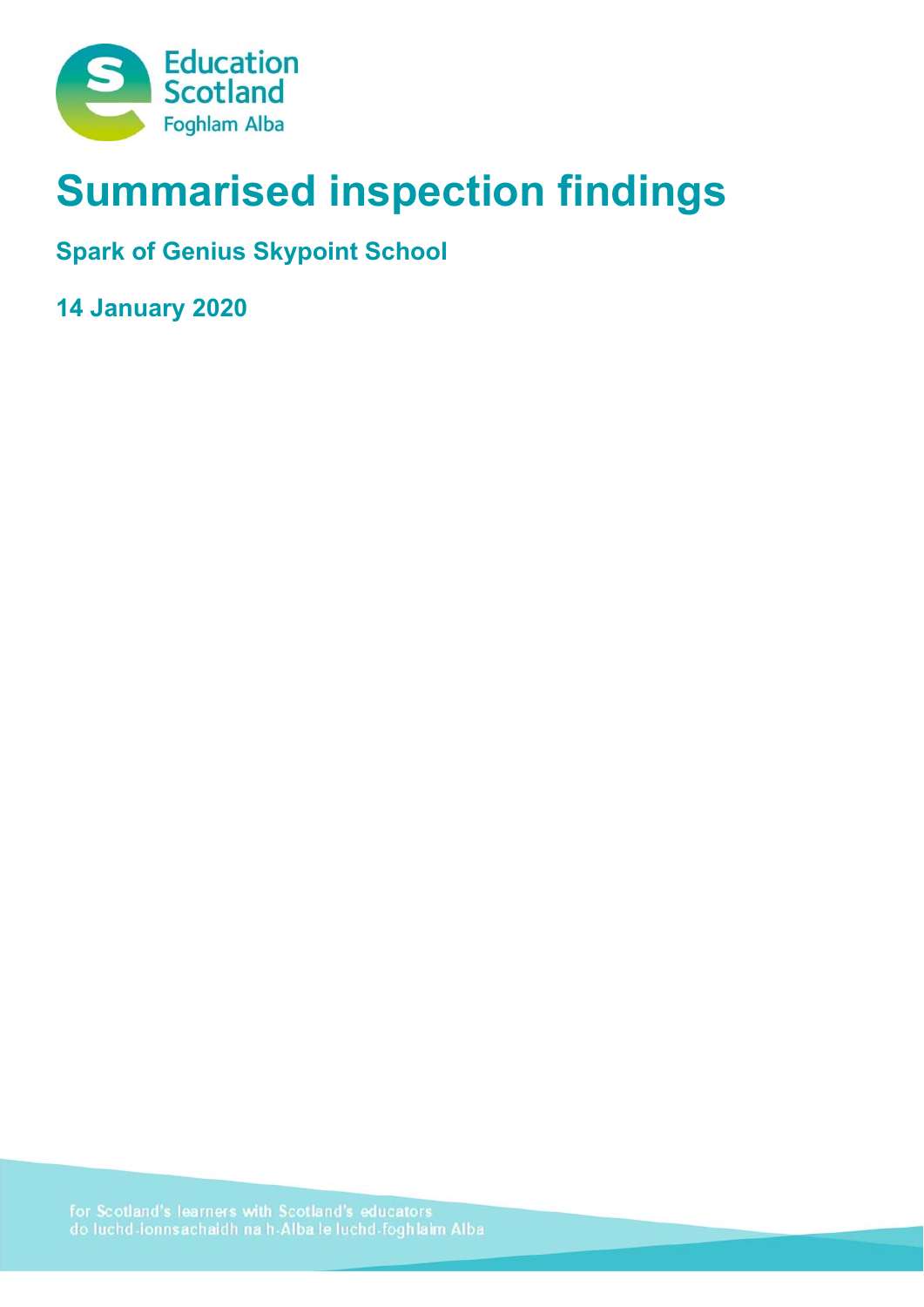# Key contextual information

Skypoint School is an independent residential special school located in the West Dunbartonshire Council area, run by Spark of Genius, a CareTech organisation. It provides education and care for children and young people aged 10–18 years. Learners at the school have a range of additional support needs arising from social and emotional barriers to learning, or an autistic spectrum condition. Most of the learners had previously disengaged from education and have significant gaps in their learning as a result. At the time of the inspection there were 32 children and young people on the roll, with 16 living in residential care.

| 2.3 Learning, teaching and assessment                                                                                                                                                                                                                                                                                                                                                                 | good |
|-------------------------------------------------------------------------------------------------------------------------------------------------------------------------------------------------------------------------------------------------------------------------------------------------------------------------------------------------------------------------------------------------------|------|
| This indicator focuses on ensuring high-quality learning experiences for all children and young<br>people. It highlights the importance of highly-skilled staff who work with children, young people<br>and others to ensure learning is motivating and meaningful. Effective use of assessment by staff<br>and learners ensures children and young people maximise their successes and achievements. |      |

- $\blacksquare$  learning and engagement
- $\blacksquare$  quality of teaching

The themes are:

- $\blacksquare$  effective use of assessment
	- planning, tracking and monitoring
- $\blacksquare$  Most education staff adopt a range of creative learning and teaching approaches to motivate and engage children and young people in their learning. In most lessons, children and young people respond positively to organised, structured activities. Most education staff are adept at scaffolding learning, and use starter activities well to sustain high levels of engagement and motivation amongst learners. As a result, most children and young people participate well in independent tasks, collaborative working and a mix of practical and desk-based activities.
- All education staff have caring, supportive relationships with children and young people. They help children and young people to feel safe, comfortable and confident in seeking assistance when required. This supports learners to overcome any anxieties they may have with their learning and be able to discuss any personal issues they may be experiencing. Most children and young people are keen to share their learning and achievements, and are proud of their school.
- The school has a well-established pupil council in place. Children and young people are given responsibility to influence decision making across the school. In recent times, the pupil council has taken a lead role in curriculum development and planning school trips. In almost all classes, children and young people are able to influence learning activities based on their own interests and aspirations.
- n Education staff work hard to provide bright and stimulating classrooms. Classroom resources are well organised and are conducive to positive learning experiences. Teachers, teaching assistants and subject instructors work well in partnership to help children and young people remain focused and on task. In most lessons, education staff offer children and young people interesting, stimulating learning activities which are at the right level of difficulty and take good account of what learners already know. However, in a few lessons, staff do not provide appropriately differentiated learning activities. School staff also need to work with care staff and transport providers to ensure that children and young people are present for the entire school day.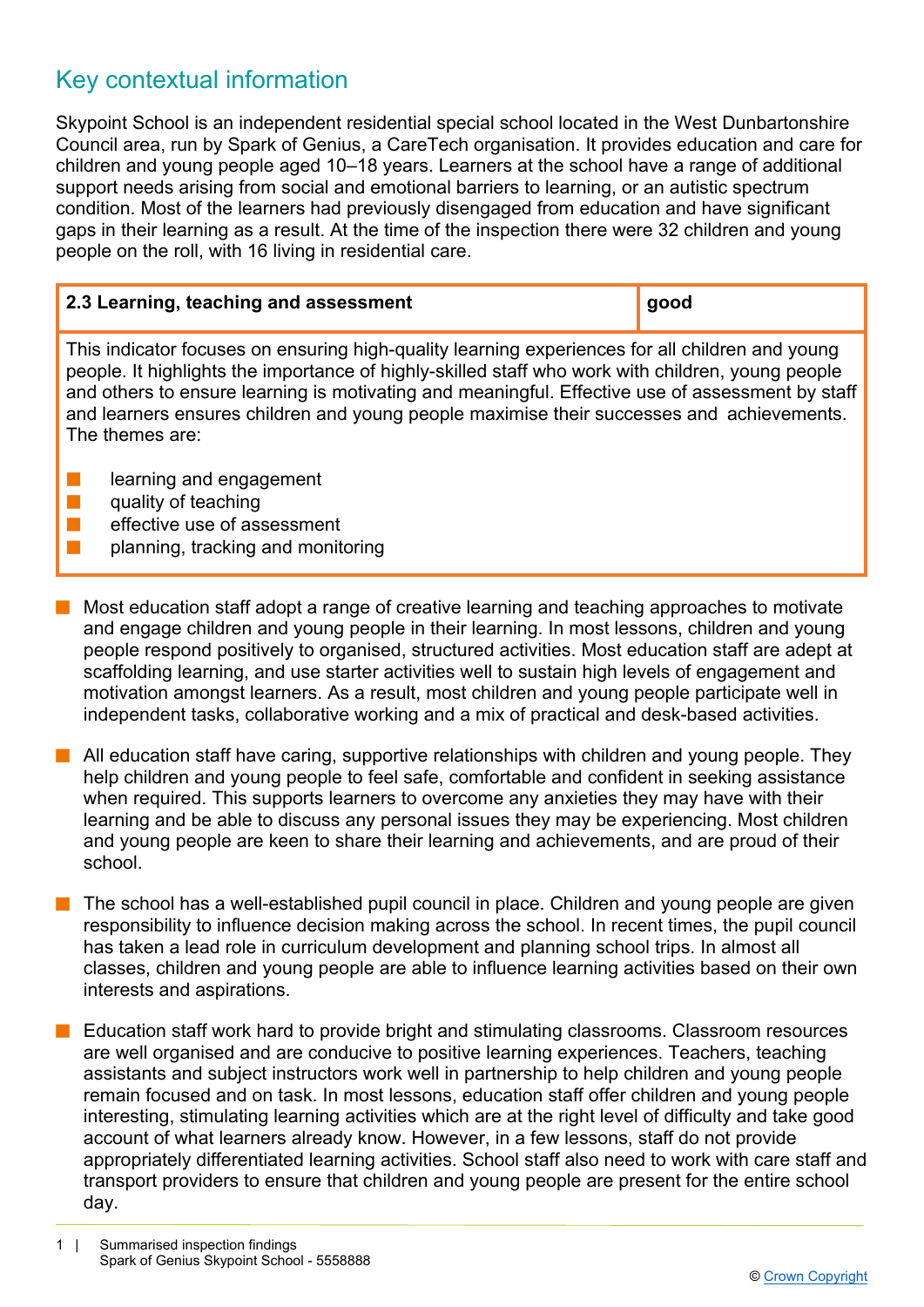- In a minority of classes, education staff use digital technology well to enhance learning. For example, in media studies, young people in the senior class are using electronic devices effectively to develop their skills and attributes in film making and editing. Teachers need to continue to plan learning activities which make better use of digital technology and outdoor spaces. Staff have effective partnerships with the local community. This is helping teachers to plan and deliver high quality learning activities in real and relevant contexts. This is supporting children and young people to apply their learning in unfamiliar situations and build their skills for learning, life and work.
- Upon placement at the school, all children and young people undertake a comprehensive induction programme. This programme helps learners to settle into the school, build relationships with staff and engage with learning. This supports many previously disengaged learners to quickly re-engage with education. As part of their induction, children and young people are assessed in literacy, numeracy and health and wellbeing. This process provides useful information for education staff to plan and differentiate learning activities. Senior leaders need to ensure that initial assessments are not overly-reliant on the results of standardised tests.
- n Most teachers use formative assessment approaches well to let children and young people know how they are progressing with their learning. Most teachers also use standardised and periodic assessments to check children's and young people's progress over time. Almost all education staff are accurately measuring young people's progress towards National Qualifications at the senior phase. However, they are not yet as confident in providing accurate professional judgements of children's and young people's progress at the broad general education (BGE) stage. Learners' recorded progress in the BGE is not always based on robust assessment and is overly reliant on the results of standardised assessments. All education staff need to continue to develop their assessment approaches including the use of the national benchmarks.
- n Education staff need to participate in more moderation activities both within the school, and with neighbouring special and mainstream schools. This will support education staff to share their practice and understand better the standards required to achieve a Curriculum for Excellence (CfE) level. Led by senior leaders, current approaches to tracking and monitoring need to be reviewed and streamlined. This includes an increased emphasis on children's and young people's personal achievements and skills development. Focus needs to be placed on providing an accurate overview of performance for individuals, cohorts of learners and the school as a whole. This will support senior leaders to demonstrate better the added-value for all learners who attend the school.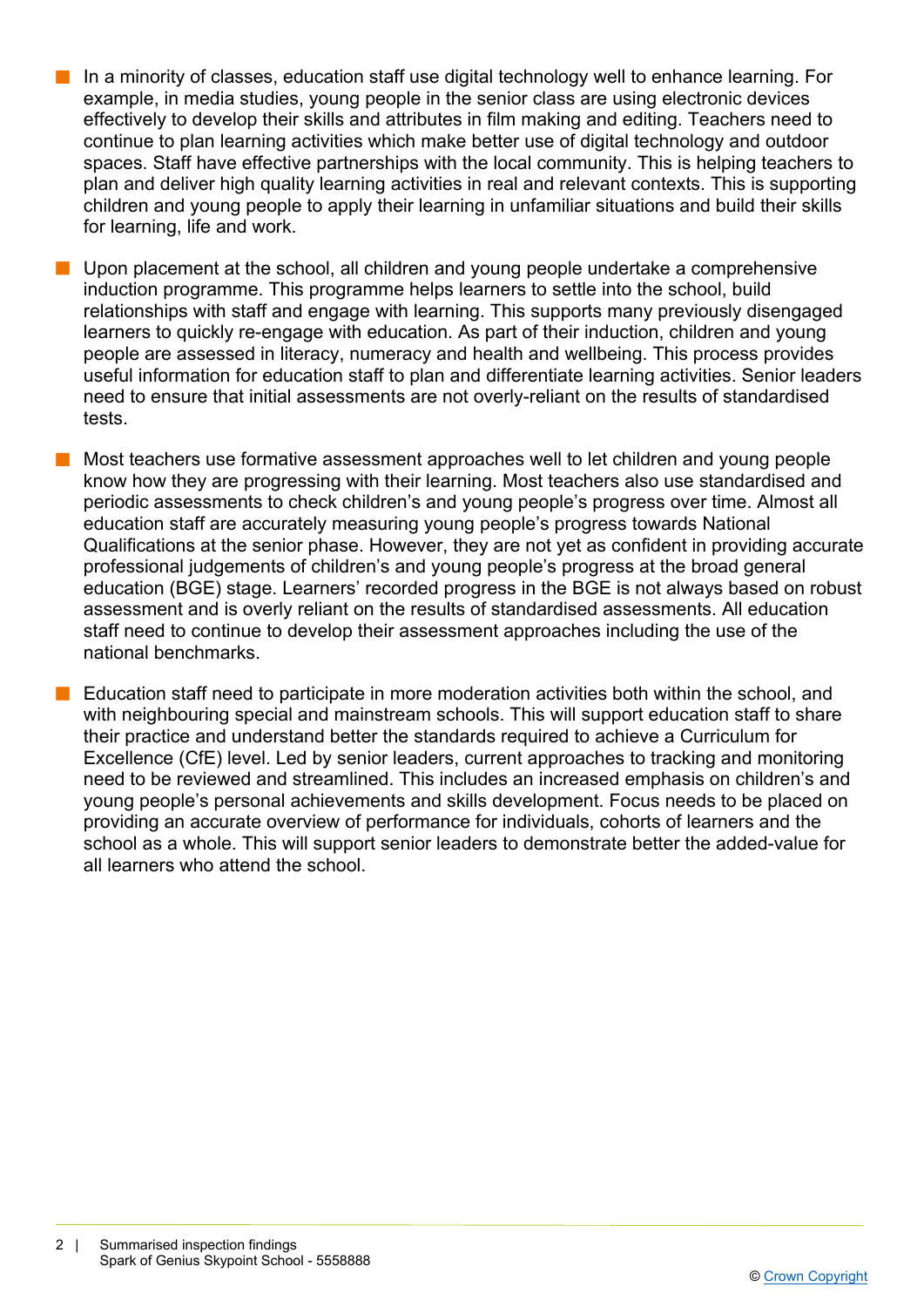## **2.1 Safeguarding and child protection**

■ The school submitted self-evaluation information related to child protection and safeguarding. Inspectors discussed this information with relevant staff and, where appropriate, children. In addition, inspectors examined a sample of safeguarding documentation. Areas for development have been agreed with the school and representatives from Spark of Genius.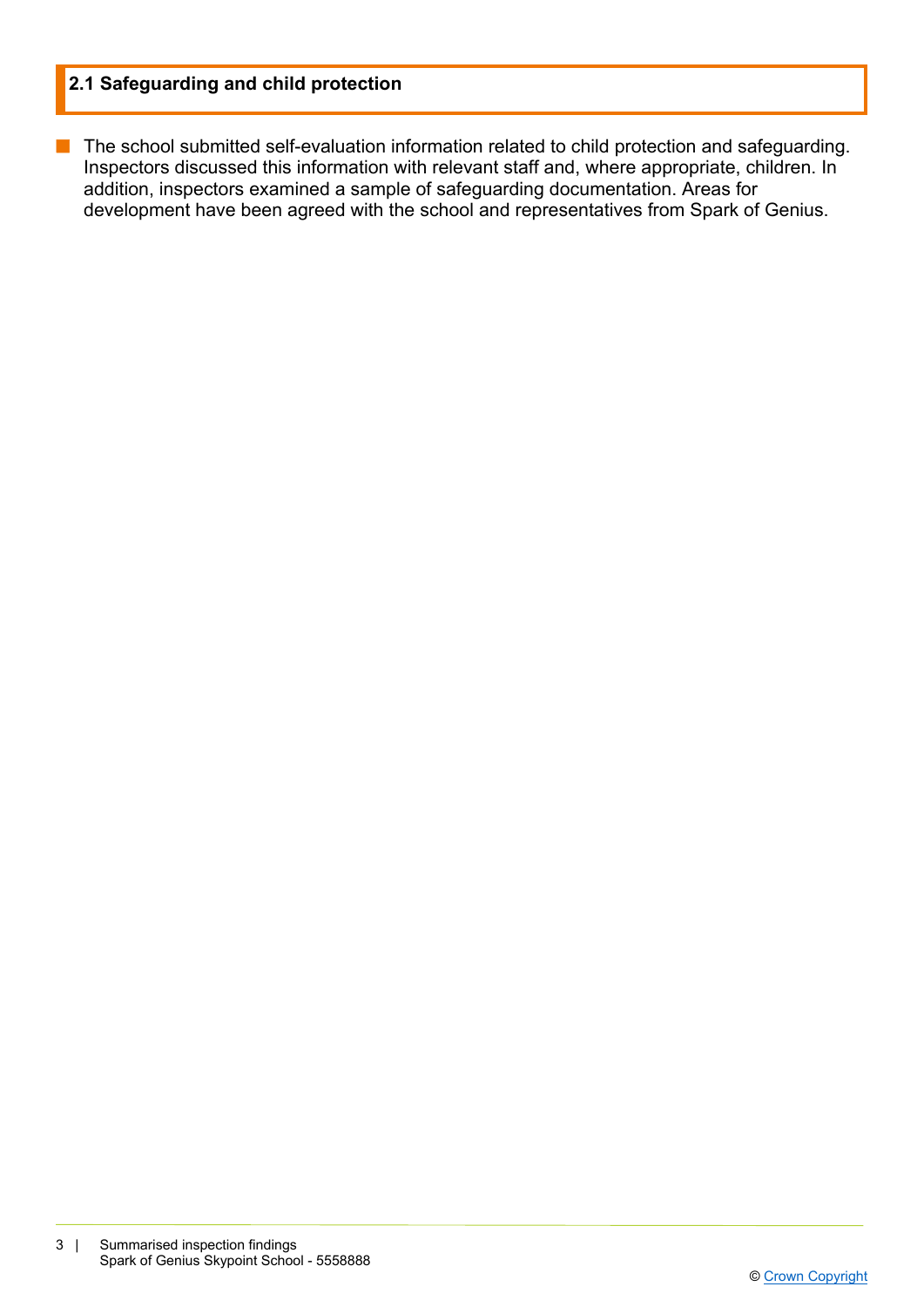#### **3.2 Raising attainment and achievement good**

This indicator focuses on the school's success in achieving the best possible outcomes for all learners. Success is measured in attainment across all areas of the curriculum and through the school's ability to demonstrate learners' achievements in relation to skills and attributes. Continuous improvement or sustained high standards over time is a key feature of this indicator. The themes are:

- $\blacksquare$  attainment in literacy and numeracy
- $\blacksquare$  attainment over time
- $\blacksquare$  overall quality of learners' achievement
- $\blacksquare$  equity for all learners

# **Attainment in literacy and numeracy**

Overall, most children and young people are making good progress in literacy and English, and numeracy and mathematics in relation to their prior levels of attainment. Most children and young people are able to talk about the progress they have made since coming to Skypoint School.

### **Literacy and English Listening and talking**

n Most children and young people demonstrate good listening and talking skills, appropriate to their stage of development. Across all stages, most learners are improving their use of non-verbal techniques such as eye contact, facial expression and body language. They are developing their confidence to talk in unfamiliar contexts. In the senior phase, most learners use debating skills well to discuss topical issues such as climate change.

# **Reading**

Most children and young people engage with a range of texts and enjoy reading for enjoyment with staff support. Across all stages, most learners can explain their preference for particular texts and authors. Most children and young people at first level are able to ask and answer questions about the main ideas and purpose of texts. In the senior phase, most learners can comment well about a writer's style and use of language to convey meaning.

# **Writing**

n Across the school, most children and young people can write independently and are improving their spelling. They are developing their ability to punctuate and are able to start sentences in a variety of ways. Most children and young people present their writing neatly. Most learners within first level can write independently and are able to spell common words. Most children and young people who have achieved second level can write sentences of different lengths and types, using common conjunctions appropriately. Most young people in the senior phase are able to write about a range of topics. Staff should continue to support learners to produce more extended pieces of writing.

## **Numeracy and mathematics**

n In the BGE, most children and young people can add and subtract using money, multiply within the five times table without support, and solve a word problem with more than one step. Most learners are able to apply their knowledge of number to solve simple money related problems. Most learners are able to use their knowledge of shape, position and horizontal and vertical grid reference systems to record and locate objects. Staff should continue to support children and young people to be able to apply mathematical concepts in real life situations, linked to their everyday experiences.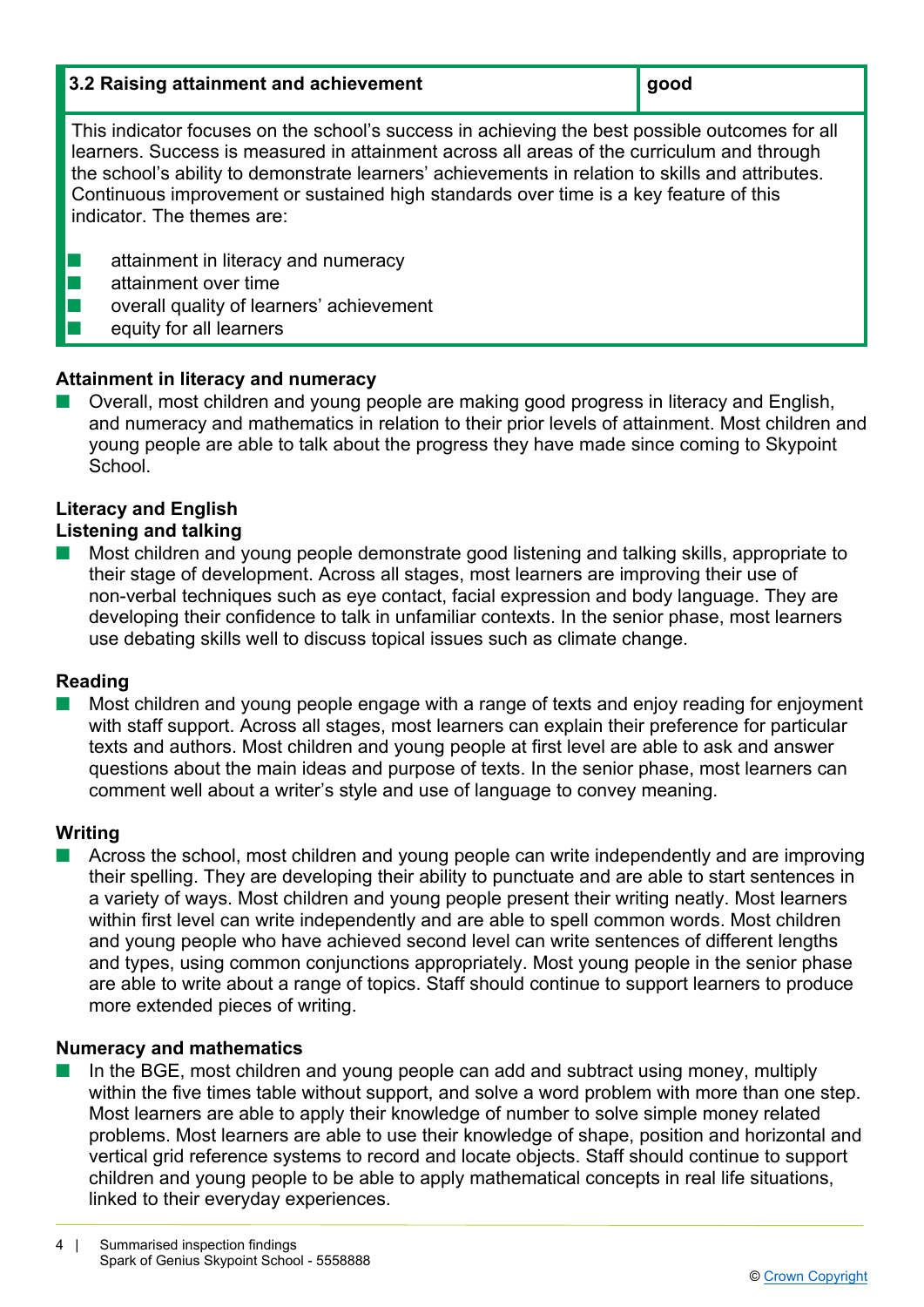n In the senior phase, a majority of young people can carry out money calculations well. They can multiply and divide whole numbers by fractions and interpret word problems with multiple steps in real life contexts. For example, they can calculate the perimeter and area of a room, consider their budget, then calculate the cost of flooring from a local retail shop. A minority of young people are able to carry out more advanced mathematical concepts appropriate to their level. For example, they can solve problems and answer questions related to probability, ratios, depreciation, and statistics.

#### **Attainment over time**

- n In the senior phase, young people are attaining National Qualifications in a wide number of curriculum areas. In the past three years, almost all young people gained a good number of course and unit awards ranging from National 2 to National 5. Last session, most young people gained a combination of course awards and unit awards across three or more curriculum areas. A minority of learners gained a combination of course awards and unit awards in five or more curriculum areas. Increasingly, learners are attaining a range of useful and relevant vocational qualifications.
- n A few learners are making insufficient progress due to issues with school attendance. Working with partners, senior leaders should identify more effective interventions to improve outcomes for these young people.

#### **Overall Quality of Learners' Achievement**

- Children and young people are developing well their skills for learning, life and work through participating in a wide range of personal achievement learning experiences. Most children and young people are able to work well with others and communicate effectively across a range of familiar and unfamiliar contexts. Through their involvement in pupil leadership team meetings, most children and young people are developing their sense of responsibility and citizenship skills. They value being able to express their views and influence change in the school as a result of their suggestions. For example, most children and young people now feel more confident and trusted as a result of having increased independence at breaks and lunchtimes. Most learners improve their fitness though participating in sports clubs and a few develop their interpersonal skills while volunteering in the local community. A few gain a range of skills through activities associated with the Duke of Edinburgh's Award scheme, including the ability to work with others in groups.
- n In the BGE, participation in a few award schemes, such as the Junior Award Scheme for Schools (JASS), supports most children and young people to develop resilience and decision making skills. This helps young people to transition successfully into the senior phase. Senior leaders should continue to identify ways for children and young people to gain accreditation for their personal achievements.

#### **Equity**

- All staff have a very good understanding of the individual needs and personal circumstances of children and young people. They work effectively with parents and care providers to ensure that almost all young people re-engage positively with learning.
- Almost all young people move on into positive initial destinations when they leave school. Supported by care providers and Skills Development Scotland (SDS), staff source a range of positive destinations for young people. These include further education, a return to mainstream school, training and modern apprenticeships.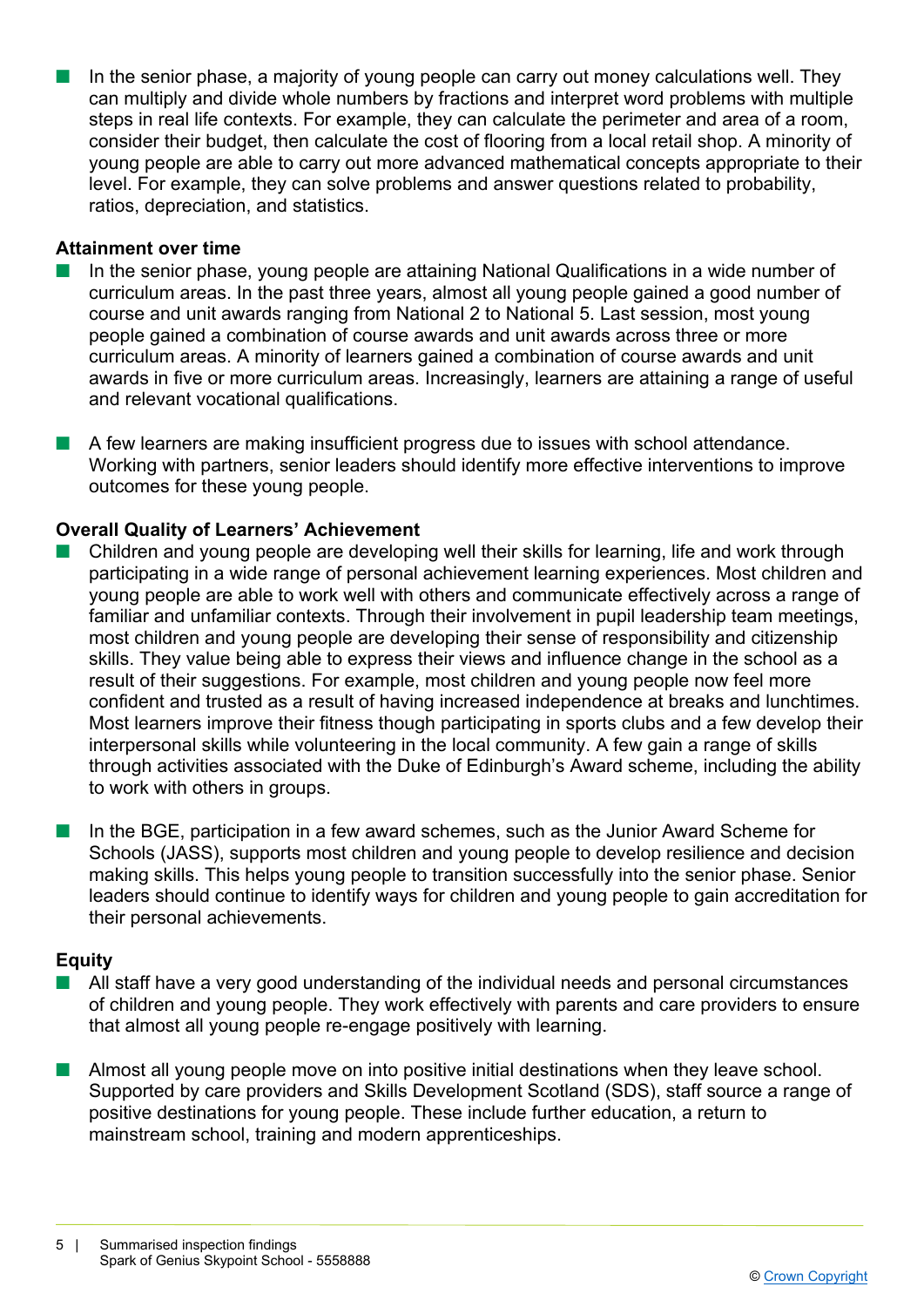#### **3.1 Ensuring wellbeing, equality and inclusion - wellbeing**

- **n** Positive, nurturing relationships are a strong feature at the school. Almost all staff demonstrate a calm, caring and patient approach with children and young people. As a result, almost all learners feel respected and most engage well in education.
- n Most children and young people feel safe, valued and included. Most have someone to talk to if they have a worry or concern, which helps to reduce their anxieties. Almost all children and young people improve their confidence and sense of self-worth, and develop their ability to make friends. There are very few instances of bullying at the school.
- $\blacksquare$  Staff encourage children and young people to lead a healthy lifestyle, including eating a healthy food plate and understanding the importance of exercise. They encourage children and young people to be active through physical education and participation in sports clubs. Whilst food available at breakfast and lunch is healthy, choices at the school tuck shop need to be reviewed in line with national guidance.
- $\blacksquare$  Staff are skilled at recognising when children and young people are becoming anxious or distressed and intervene appropriately to provide support. As a result, almost all children and young people feel safe. The use of safe holding and physical intervention at the school has reduced considerably in recent years.
- n Senior leaders need to review approaches to individualised planning so that children and young people have better ownership of their learning targets. Staff need to make more consistent use of the language of the wellbeing indicators. This will support children and young people to take more responsibility for their own wellbeing.